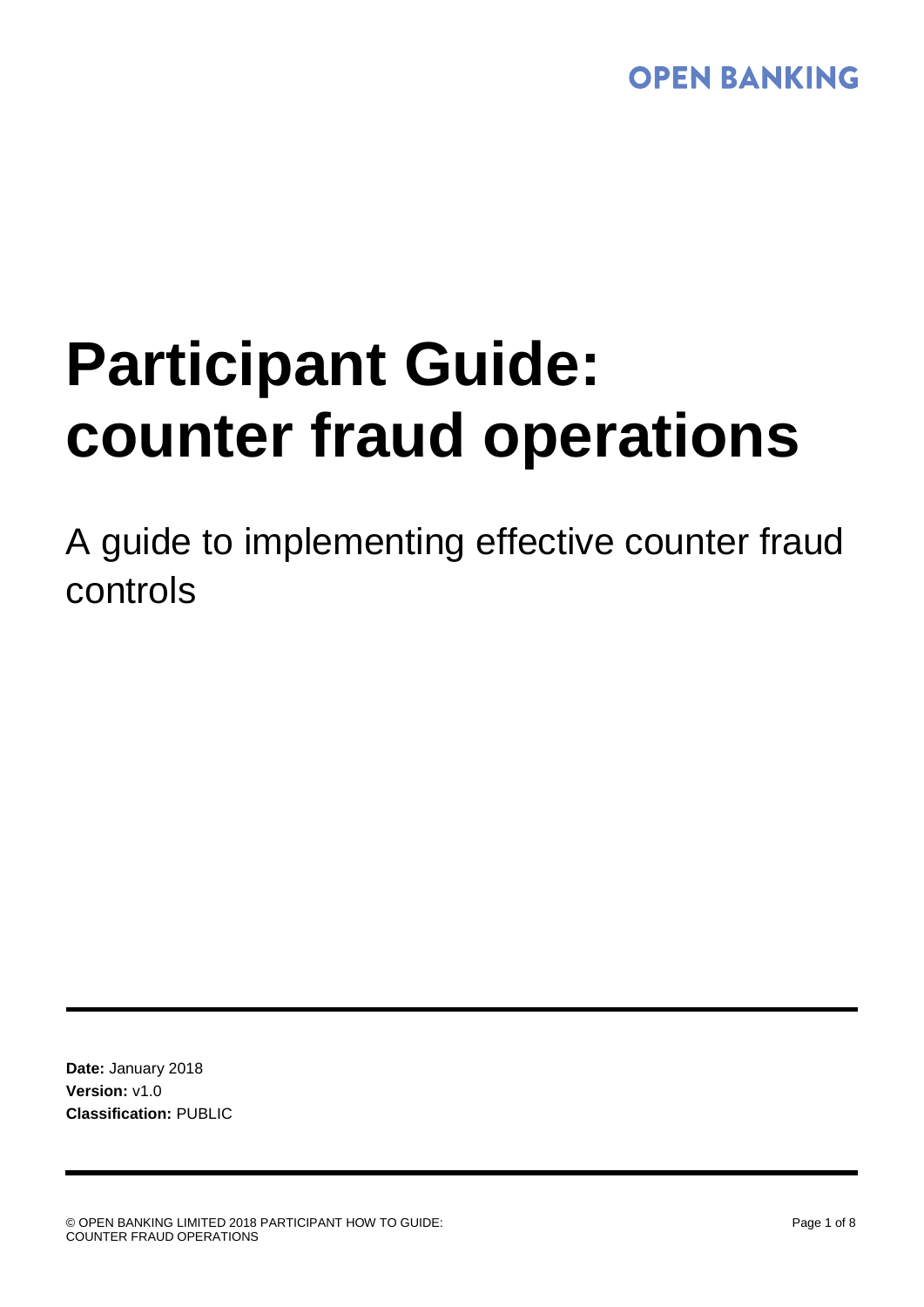# **OPEN BANKING**

## **Contents**

| 1                                     | Introduction                                                       |                |  |  |  |  |  |
|---------------------------------------|--------------------------------------------------------------------|----------------|--|--|--|--|--|
| $\overline{2}$<br>Top Tips            | 4                                                                  |                |  |  |  |  |  |
| 3                                     | Fraud operations                                                   | 4              |  |  |  |  |  |
| 3.1                                   | Fraud                                                              | $\overline{4}$ |  |  |  |  |  |
| 3.2                                   | <b>Fraud threats</b>                                               | 4              |  |  |  |  |  |
| 3.3                                   | Counter Fraud strategy                                             | 5              |  |  |  |  |  |
| 3.4                                   | Counter fraud engine                                               | 6              |  |  |  |  |  |
| 3.5                                   | Monitoring and reporting                                           | 6              |  |  |  |  |  |
| 3.6                                   | Information and intelligence sharing                               | 7              |  |  |  |  |  |
| Where to go for more information<br>4 | 7                                                                  |                |  |  |  |  |  |
| 4.1                                   | Fraud threat analysis techniques                                   | $\overline{7}$ |  |  |  |  |  |
| 4.2                                   | Fraud measurement and reporting                                    | 7              |  |  |  |  |  |
| 4.3                                   | Fraud intelligence and information sharing, good practice & advice | 7              |  |  |  |  |  |
| Definition of Terms<br>5              |                                                                    |                |  |  |  |  |  |
|                                       |                                                                    |                |  |  |  |  |  |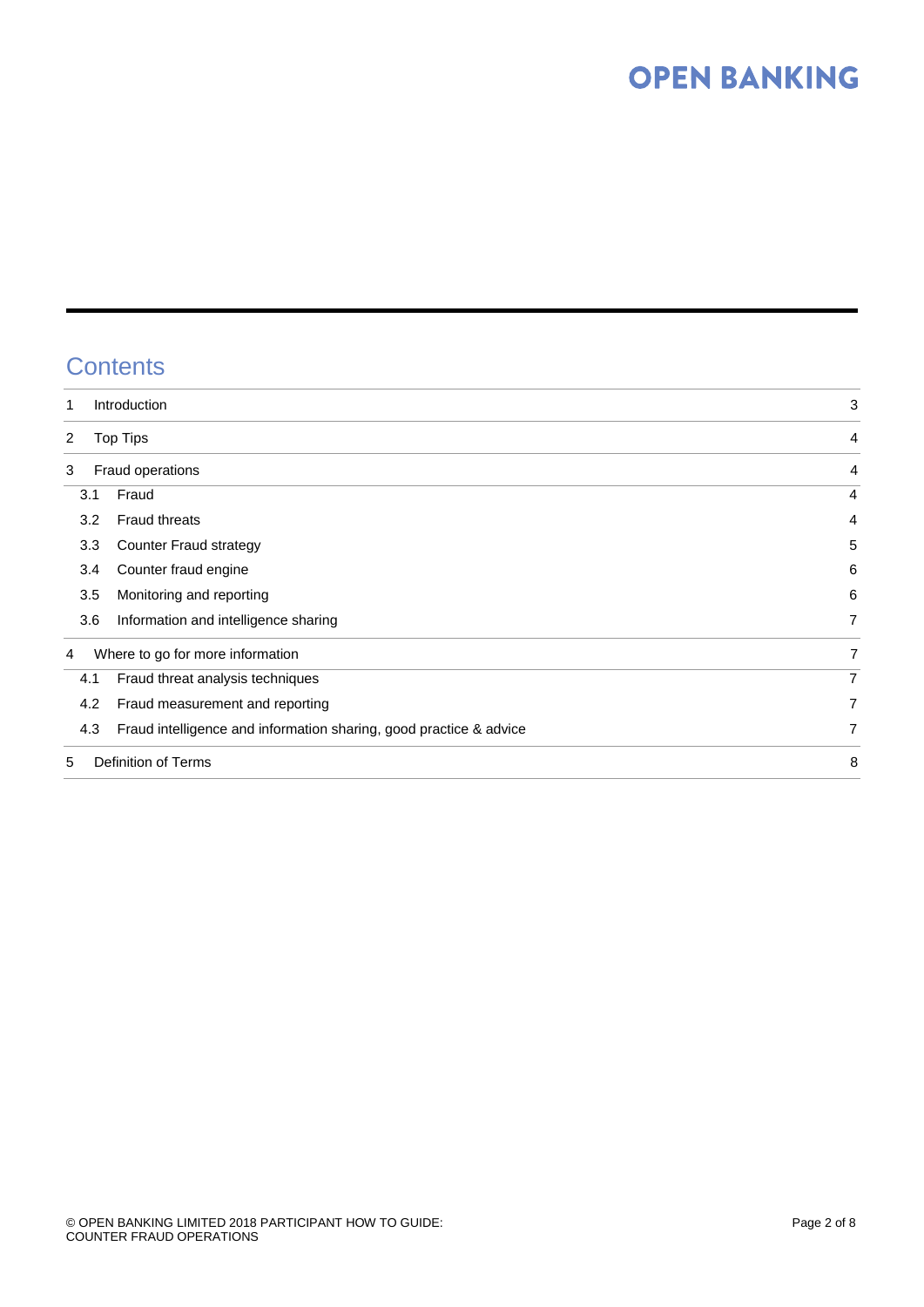## <span id="page-2-0"></span>**1 Introduction**

Open Banking enables Account Servicing Payment Service Providers (known as ASPSPs) including banks and building societies, to allow their personal and small business customers to share their account data securely with third party providers. This enables those third parties to provide customers with services related to account information such as product comparison or payment initiation using the account and product information made available to them.

This is achieved by the development, maintenance and publication of standards for Application Programming Interfaces (APIs). APIs are an established technology that uses defined methods of communication between various software components; they are used by many well-known online brands to share information for a variety of purposes.

March 2017 saw the introduction of the first Open Banking Implementation Entity standards for APIs to support access to defined elements of Open Data, as defined in the CMA Order; specifically, information on ATM and Branch locations and product information for Personal Current Accounts, Business Current Accounts (for SMEs), and SME Unsecured Lending, including Commercial Credit Cards.

As required by the CMA Order, this was followed in July 2017 by the release of further API standards for Read/Write Data that enabled Participants to publish API end points. These additional Read/Write API standards enable third party providers, with the end customer's consent, to request account information such as the transaction history of Personal and Business Current Accounts and/or initiate payments from those accounts.

Following the 2017 Budget announcement, a programme of releases to build on the core requirements of the CMA Order will be implemented throughout 2018 and into 2019.

To protect the confidentiality, integrity and availability of information and data in the Open Banking Ecosystem, all Participants should ensure that counter fraud controls are given sufficient profile in their organisation. This good practice guide is designed to provide Participants with the Open Banking Implementation Entity view on how this can be achieved.

Implementation of counter fraud controls must be in line with the Open Banking Read/Write API specifications - particularly the Open Banking Security Profile. These specifications detail the underlying information exchanges between Participants and how these are secured, but do not define the way each Participant can operate securely to meet their specific needs. This document should be read in conjunction with other Open Banking Implementation Entity 'How To' guides.

This document serves purely as a guide to counter fraud operations and does not constitute legal and regulatory advice. All Participants are responsible for their compliance with the relevant regulations applicable to their service offering and are encouraged to seek external legal advice.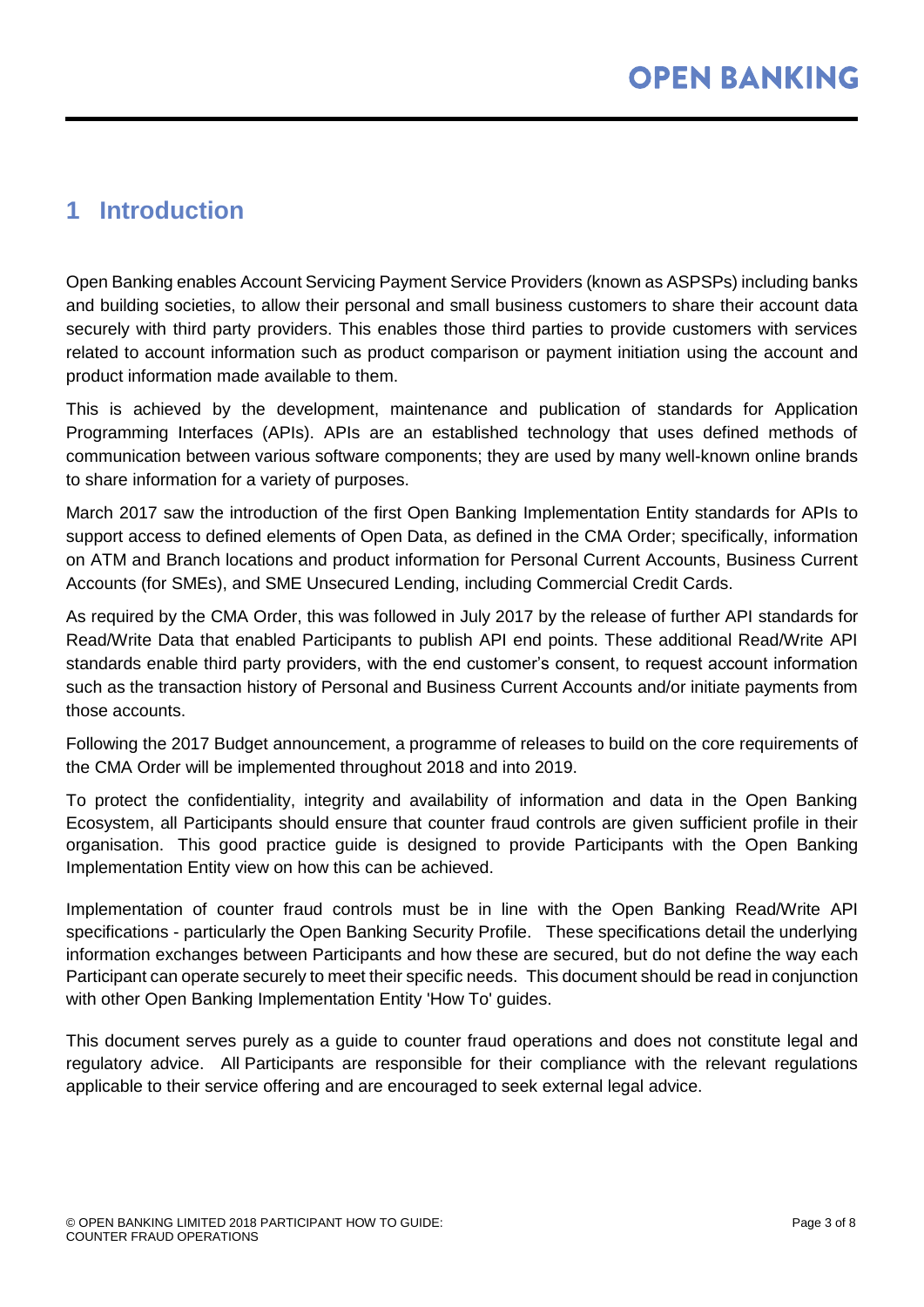## <span id="page-3-0"></span>**2 Top Tips**

- Recruit specialist counter fraud staff
- Implement a counter fraud engine to prevent and detect fraud
- Detail and maintain strong counter fraud policies and processes
- Identify, evaluate, monitor and measure fraud levels and report at board level
- Share information and intelligence with financial services peers

### <span id="page-3-1"></span>**3 Fraud operations**

#### <span id="page-3-2"></span>**3.1 Fraud**

Fraud is defined by the Fraud Act as an act (of intent or omission) carried out with the purpose to "make a gain for himself or another" or to "cause a loss to another or to expose another to a risk of loss". Fraud is a significant threat to the UK economy and poses risk to the success of open banking transactions. In 2016, UK financial fraud losses totalled £716m and UK financial institutions prevented further losses of £1.38bn (source: Financial Fraud Action UK). Strong counter fraud prevention, detection and responses are critical to the success of open banking in the UK and the most effective way to achieve this is to implement an effective counter fraud strategy.

The minimisation of fraud risk within the Open Banking Ecosystem is considered of fundamental importance by the Open Banking Implementation Entity to ensure the protection of customers and the security of transactions. The Open Banking Implementation Entity counter fraud approach is published on the Open Banking website and details the approaches that the Open Banking Implementation Entity has considered and evaluated to mitigate fraud within the Open Banking Ecosystem.

#### <span id="page-3-3"></span>**3.2 Fraud threats**

The EBA has issued guidelines on security and operational risk management which detail how Participants should implement an effective management framework. This framework requires Payment Service Providers (PSPs) to continuously monitor threats and vulnerabilities. This should include fraud threats as they exist in all open banking transactions and could cause both financial and data losses. The threats and their impact will be specific to your organisation and having a consistent methodology for identifying and assessing threats will increase the effectiveness of your counter fraud measures. There are many published methodologies for identifying and assessing threats to your organisation - and a counter fraud specialist can help your organisation to complete a comprehensive assessment. The Open Banking Implementation Entity used the Common Criteria methodology to determine its threat assessment.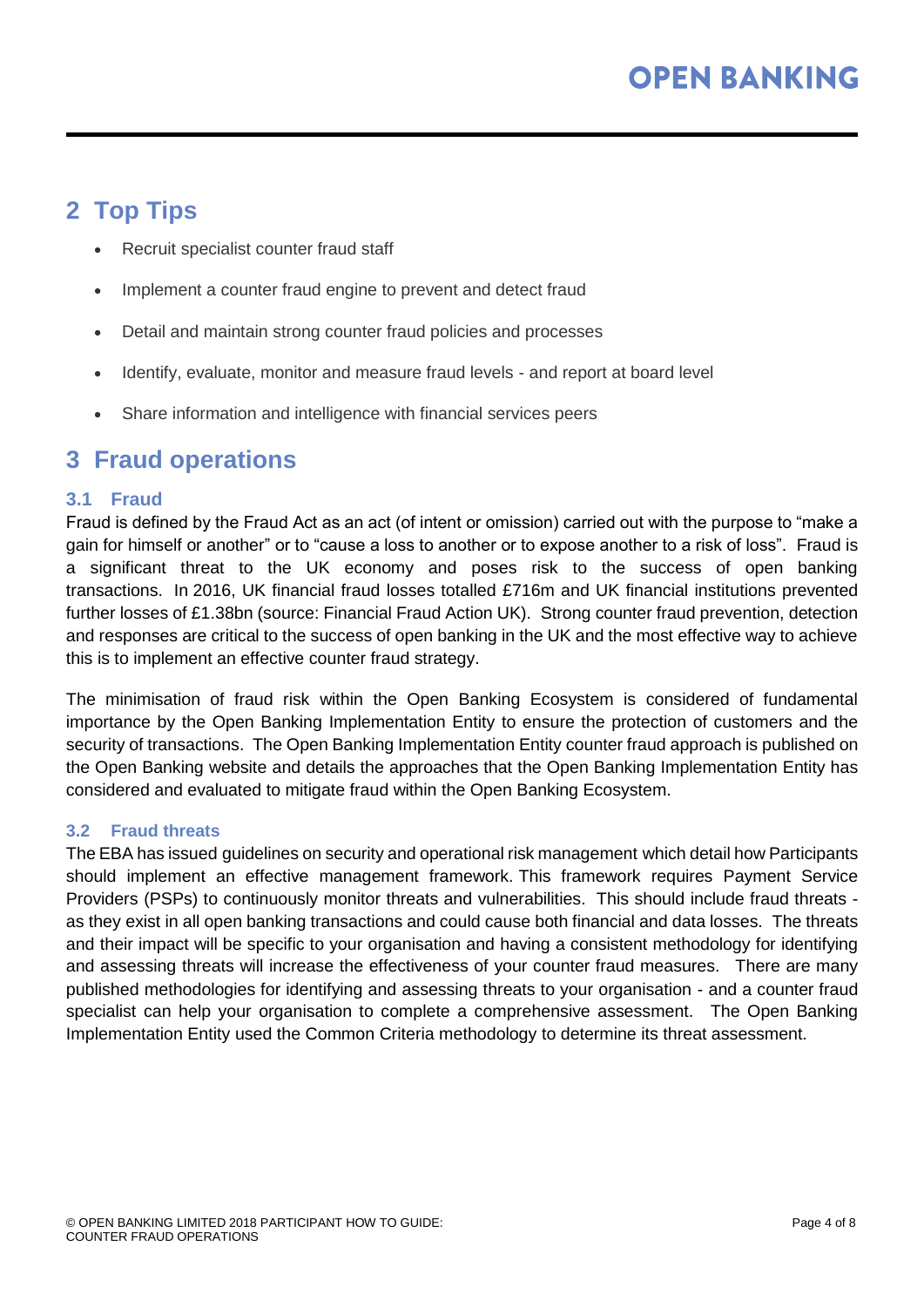

It is important that your threat analysis recognises the fraud risk which could arise from data breaches or financial transactions which could lead to financial losses - as well as any other fraud risks specific to any services you provide. The assessment should include obligations, mitigations and consequences applicable to the identified fraud risk. It can be helpful to detail fraud threats as part of your overall risk management framework, using a standard template such as the diagram below (adapted to meet your organisation's specific requirements).

|       | Risk Ref Threat Threat Threat |  | Threat Outcome Impact ProbabilityRisk |        | Mitigations |
|-------|-------------------------------|--|---------------------------------------|--------|-------------|
| actor | category scenario vector      |  |                                       | rating |             |

ISO31000:2009 risk management standards provide a risk management framework and can be used alongside IEC31010:2009 to identify techniques and processes for identifying and assessing risks to manage them effectively.

#### <span id="page-4-0"></span>**3.3 Counter Fraud strategy**

Once you have a clear understanding of your likely fraud threats, it is possible to develop a counter fraud strategy to reduce and mitigate these to acceptable risk levels. All strategies should start with clear objectives and success measures that are in line with the agreed risk appetite of your organisation.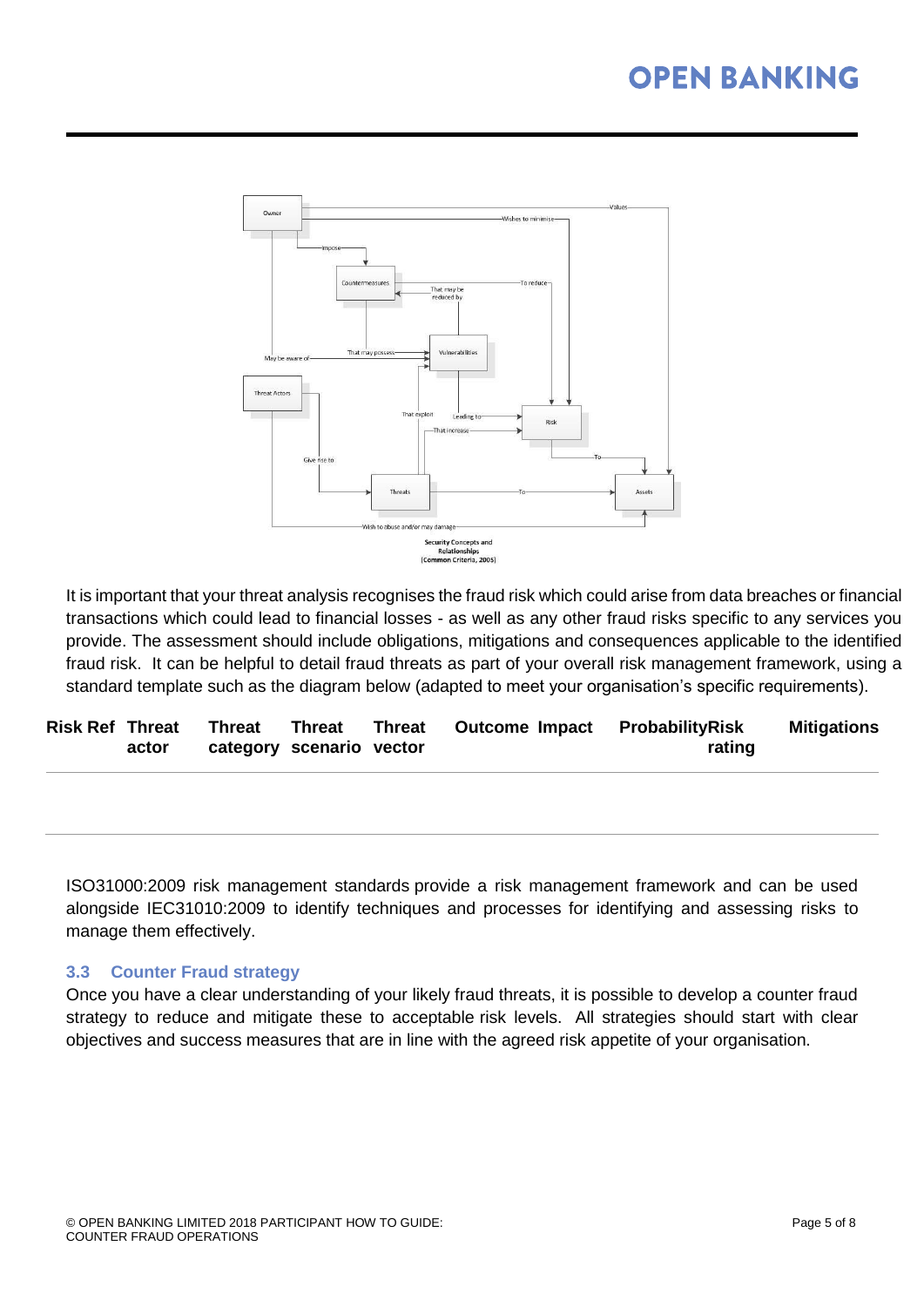

The body of the counter fraud strategy should focus on three areas:

*Fraud Prevention* - including code of conduct, policies and controls, awareness training, risk assessment and management plans

*Fraud Detection* - including fraud detection tools, fraud reporting processes

*Fraud Response* - including investigation processes, data, management information and reporting, legal action, dispute resolution

The strategy should also detail other controls and policies that link to the counter fraud strategy - such as ISO27001 information security controls, internal audit function and the enterprise risk management function.

#### <span id="page-5-0"></span>**3.4 Counter fraud engine**

A dedicated counter fraud engine is an effective way of automating counter fraud measures. A counter fraud engine can use multiple techniques to prevent and detect fraud and uses data and analytics to reduce fraud in payment and data transactions. Machine learning is applied to generate business rules and use cases that can quickly adapt to changing circumstances and patterns of use. Sophisticated analytics can profile users across multiple channels and identify abnormal behaviour patterns. This can be integrated with other tools to enable you to undertake detailed fraud forensic investigation and analysis - protecting your business and your customers.

#### <span id="page-5-1"></span>**3.5 Monitoring and reporting**

Open Banking Participants will be obliged to monitor and report fraud levels under Article 96(6) of PSD2. The European Banking Authority (EBA) has consulted on the PSD2 fraud reporting guidelines that all Participants should incorporate into their management information and reporting processes. Fraud should be classified (commonly this is into known, suspected, attempted and prevented) and reported regularly at executive level within your organisation. In the case of open banking transactions, it is important that this incorporates both payment and data fraud. It is only through regular monitoring and reporting that the effectiveness of counter fraud actions can be measured. In the UK, FFA UK acts as the central repository for financial transaction fraud. Participants are strongly encouraged to join FFA UK and benefit from a shared understanding of fraud levels and methods to improve internal counter fraud activity.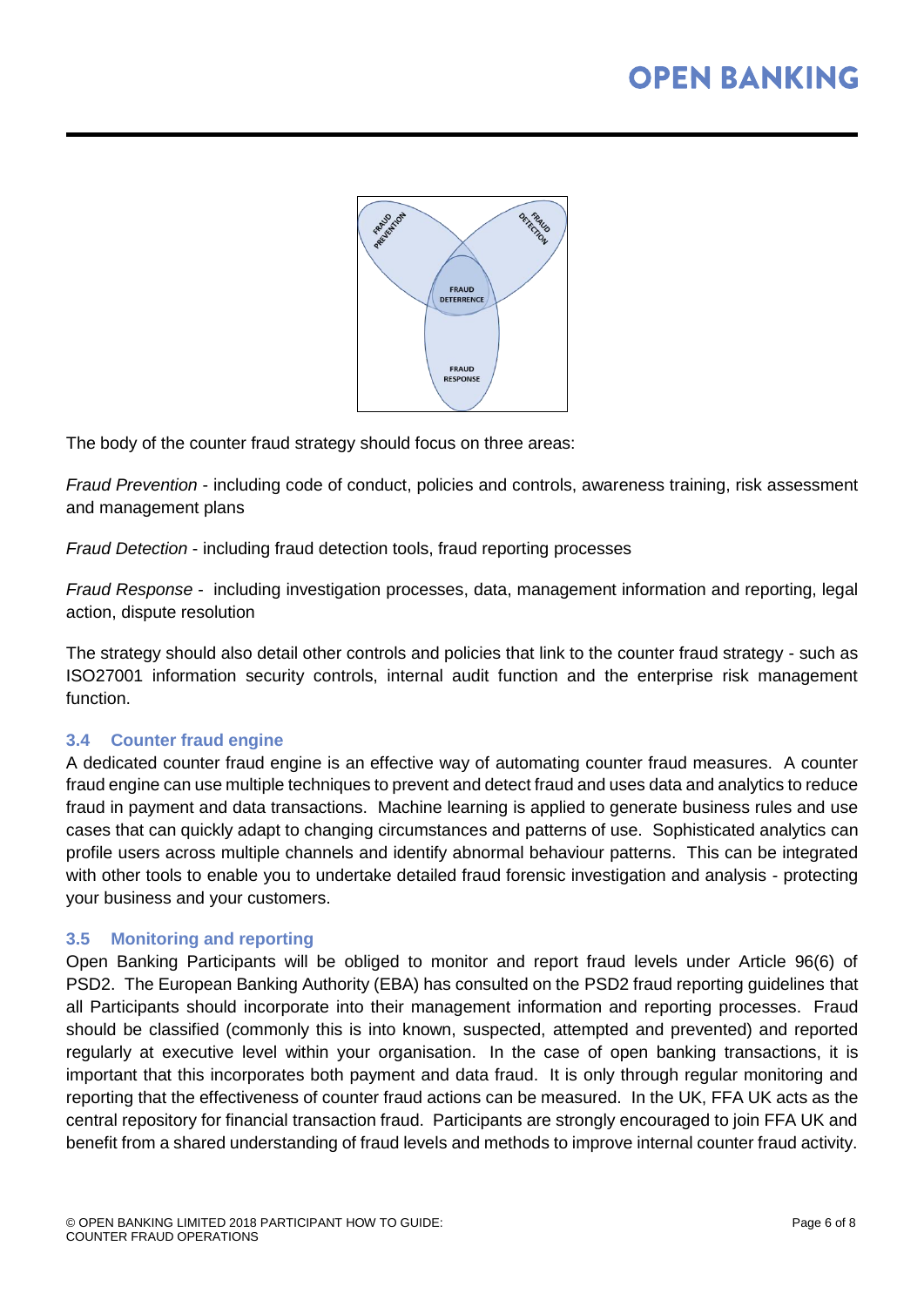#### <span id="page-6-0"></span>**3.6 Information and intelligence sharing**

Participants are strongly encouraged to join FFA UK to work collaboratively across the financial services industry to tackle financial fraud. FFA UK is part of UK Finance and is responsible for leading action against fraud in the UK payments industry. They provide a collaborative forum for members to work together on non-competitive issues to combat fraud. In addition to working with the payments industry, FFA UK liaises with UK crime agencies to reduce and resolve financial fraud.

Data breaches should be reported to the Information Commissioner's Office. It would be good practice to also notify other Participants so that they can monitor PSU accounts for fraudulent activity and protect their Payment Service Users (PSUs) from harm. The obligations for managing personal data and reporting breaches are changing – see the Information Commissioner's Office for more details.

## <span id="page-6-1"></span>**4 Where to go for more information**

<span id="page-6-2"></span>**4.1 Fraud threat analysis techniques**

OWASP Threat risk modelling

Common Criteria

EBA guidelines on security and operational risk management:

#### <span id="page-6-3"></span>**4.2 Fraud measurement and reporting**

EBA fraud reporting requirements

#### <span id="page-6-4"></span>**4.3 Fraud intelligence and information sharing, good practice & advice** Action Fraud

FFA UK

CIFAS

Get Safe Online

Information Commissioner's Office